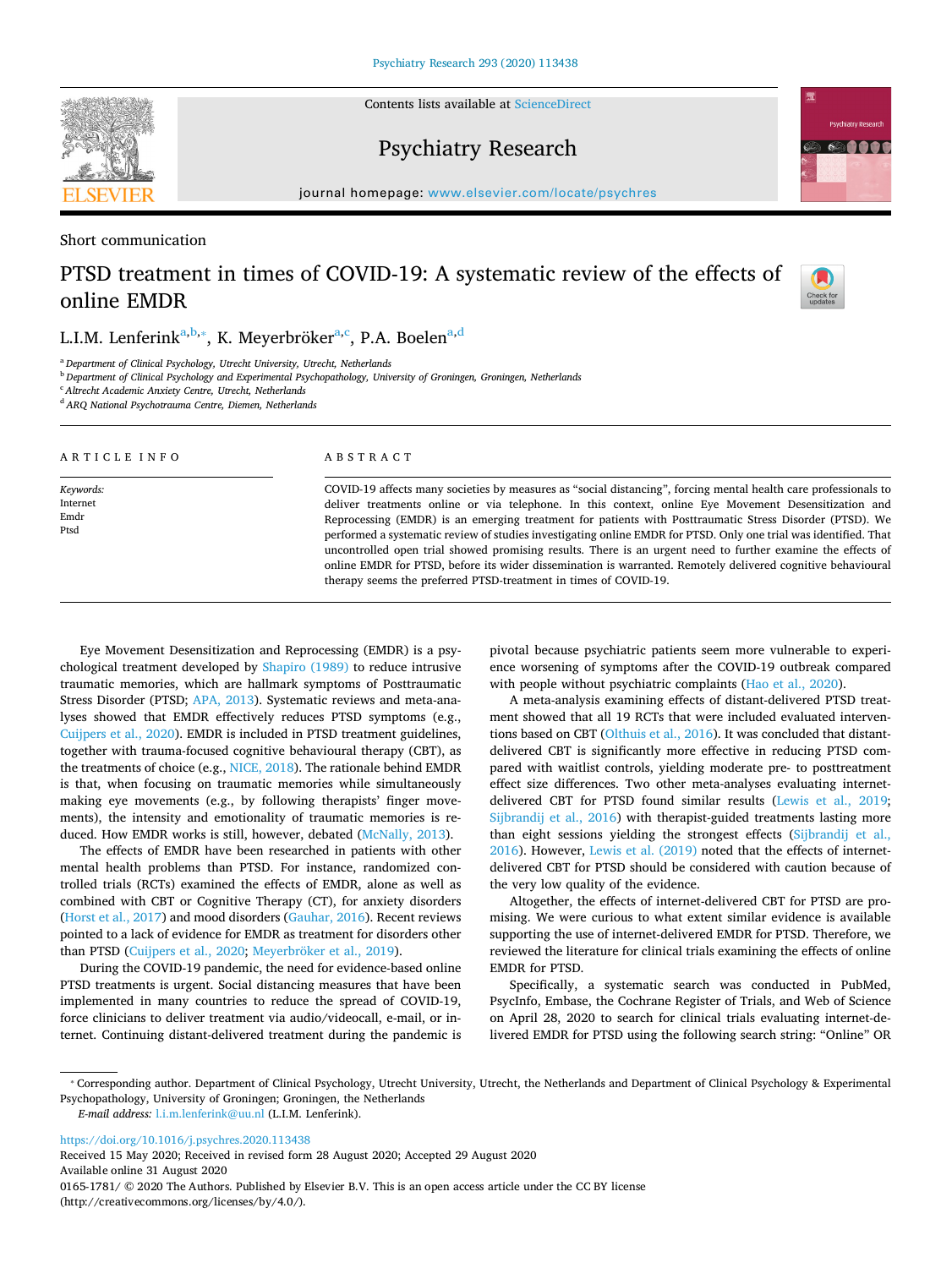<span id="page-1-2"></span>

**Fig. 1.** Flowchart for included studies.

"Internet" OR "Web" OR "Computer" AND "Eye-Movement Desensitization and Reprocessing" OR "eye movement desensitization reprocessing" OR "EMDR" AND "PTSD" OR "posttraumatic stress disorder" OR "post-traumatic stress disorder" OR "posttraumatic stress" OR "post-traumatic stress" AND "Randomized Controlled Trial" OR "Randomised controlled trial" OR "RCT" OR "trial" OR "clinical trial". All trials evaluating the effects of internet-delivered EMDR for PTSD were included regardless of study design (uncontrolled studies through RCTs) and study sample (children through adults).

Our search resulted in 29 hits (see [Fig. 1\)](#page-1-2). After removal of duplicates, studies were screened for eligibility based on their title and abstract. None of these studies met our inclusion criteria, except for one study, the full text of which was screened. This study, performed by [Spence et al. \(2013\)](#page-2-10), was deemed eligible for inclusion in this review.

This Australian study was an uncontrolled open trial, examining the efficacy of a 6 week intervention, combining internet-delivered CBT with a web-based EMDR tool; details about this tool were not provided. In the first EMDR session, the patient was guided through the procedure by a trained EMDR therapist by telephone. Subsequent EMDR sessions were unguided, however telephone support was available upon request and offered to patients who had not used the self-guided EMDR tool by mid-treatment. Fifteen adult PTSD patients, as confirmed by a clinicianadministered interview for PTSD, were included. Prior to treatment and at posttreatment and three months follow-up, severity of symptoms of PTSD was assessed as primary outcome using a clinician administered interview (PTSD Symptom Scale-Interview; [Foa et al., 1993](#page-2-11)) and a selfreport measure (PTSD Checklist-Civilian version; [Weathers et al.,](#page-2-12) [1993\)](#page-2-12). Intention-to-treat analyses showed that, from pre- to posttreatment, large effect sizes  $(d = 1.25, CI\ 0.44-2.00)$  were found for reductions in clinician-rated PTSD severity. Self-rated PTSD showed no statistically significant decline. From pre-treatment to follow-up, large effect sizes were found for both PTSD measures  $(d = 1.45, CI\ 0.61-2.21)$ based on interviews;  $d = 0.99$ , CI 0.18–1.69 based on self-report). Four people dropped out of treatment and three participants reported worsening of self-rated PTSD symptoms post-treatment.

To conclude, this systematic review identified only one trial examining the effects of online EMDR for PTSD in children and adults. That uncontrolled study by [Spence et al. \(2013\)](#page-2-10) combined internetdelivered CBT and EMDR which successfully reduced clinician-rated, but not self-rated PTSD severity from pre-treatment to post-treatment and both self-rated and clinician-rated PTSD from pre-treatment to follow-up. The study was limited by a lack of a control group (as a result, it cannot be ruled out that the improvements were due to natural recovery) and a small sample. Furthermore, because CBT and EMDR were delivered together, the relative effects of the two interventions is unknown. In addition, no clear description was provided of the webbased EMDR tool that was used, precluding replication of this study.

After an introduction by a therapist, the EMDR tool used by [Spence et al. \(2013\)](#page-2-10) was self-guided. This differs from the procedures that we have observed during the pandemic. When using a web-based EMDR tool, usually eye movements are made by following a light ball of a light tube, pulsators in both hands and/or a headphone with bilateral stimulation. Ideally, patient and therapist have a synchronous videoconnection, allowing the therapist to tailor taxation of the working memory by bilateral stimulation (e.g., speed of light ball) to the patient's needs. This procedure mimics real-life EMDR the best. In the study of [Spence et al. \(2013\)](#page-2-10), therapist involvement was minimal. It is, therefore, still unclear if synchronously guided web-based EMDR equals the effects of face-to-face EMDR.

Taken together, there is an urgent need to further examine the effects of internet-delivered EMDR for PTSD, preferably in RCTs that are 1) sufficiently powered, 2) compare EMDR with internet-delivered C(B)T, and 3) evaluate treatment effects of face-to-face EMDR vs. guided online EMDR. Until that time, wider usage and implementation of internet-delivered EMDR seems premature, especially considering that internet-delivered C(B)T is available and has shown promising effects ([Sijbrandij et al., 2016](#page-2-9)). Accordingly, in these times of an increased need for internet-delivered treatments, for us, and others favouring evidence-based over non-evidence based treatments, internetdelivered C(B)T seems to be the preferred treatment to alleviate PTSD.

#### **Author statement**

LL conceptualized the study, performed the literature search, and wrote drafts of the manuscript. KM and PB co-wrote, reviewed, and edited the manuscript. All authors read and approved the final version of the manuscript.

### **Declaration of Competing Interest**

All authors declare that there is no conflict of interest.

### **Supplementary materials**

Supplementary material associated with this article can be found, in the online version, at [doi:10.1016/j.psychres.2020.113438.](https://doi.org/10.1016/j.psychres.2020.113438)

#### **References**

<span id="page-1-0"></span>[American Psychiatric Association, 2013. Diagnostic and Statistical Manual of Mental](http://refhub.elsevier.com/S0165-1781(20)31459-1/sbref0001) Disorders (DSM-5Ⓡ[\). American Psychiatric Association Publishing, Arlington, VA.](http://refhub.elsevier.com/S0165-1781(20)31459-1/sbref0001)

<span id="page-1-1"></span>Cuijpers, P., van Veen, S.C., Sijbrandij, M., Yoder, W., Cristea, I.A., 2020. Eye movement desensitization and reprocessing for mental health problems: a systematic review and